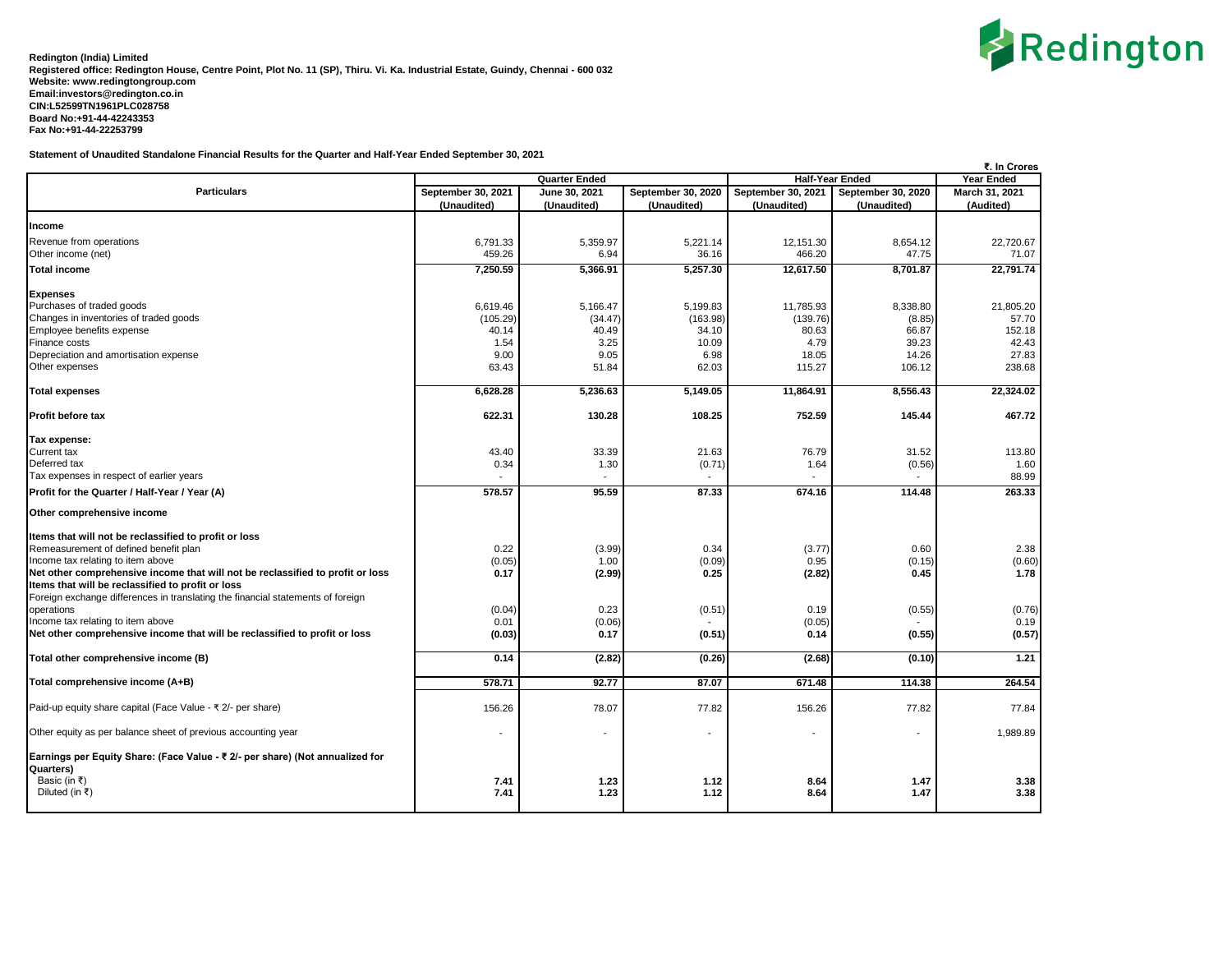

**Statement of Unaudited Consolidated Financial Results for the Quarter and Half-Year Ended September 30, 2021**

|                                                                                   |                          |                       |                     |                          |                     | ₹. In Crores        |
|-----------------------------------------------------------------------------------|--------------------------|-----------------------|---------------------|--------------------------|---------------------|---------------------|
|                                                                                   | <b>Quarter Ended</b>     |                       |                     | <b>Half-Year Ended</b>   |                     | Year Ended          |
| <b>Particulars</b>                                                                | September 30, 2021       | June 30, 2021         | September 30, 2020  | September 30, 2021       | September 30, 2020  | March 31, 2021      |
|                                                                                   | (Unaudited)              | (Unaudited)           | (Unaudited)         | (Unaudited)              | (Unaudited)         | (Audited)           |
|                                                                                   |                          |                       | (refer note 6 (h))  |                          | (refer note 6 (h))  | (refer note 6 (h))  |
|                                                                                   |                          |                       |                     |                          |                     |                     |
| Income                                                                            |                          |                       |                     |                          |                     |                     |
| Revenue from operations                                                           | 15,287.46                | 13,454.05             | 13,763.94           | 28,741.51                | 24,461.08           | 56,945.86           |
| Other income (net)                                                                | 25.86                    | 19.95                 | 22.18               | 45.81                    | 46.96               | 95.73               |
| <b>Total income</b>                                                               | 15,313.32                | 13,474.00             | 13,786.12           | 28,787.32                | 24,508.04           | 57,041.59           |
|                                                                                   |                          |                       |                     |                          |                     |                     |
| <b>Expenses</b>                                                                   |                          |                       |                     |                          |                     |                     |
| Purchases of traded goods<br>Changes in inventories of traded goods               | 14,298.19<br>95.81       | 12,797.69<br>(145.16) | 12,622.85<br>438.52 | 27,095.88<br>(49.35)     | 22,244.16<br>939.90 | 53,110.66<br>690.31 |
| Employee benefits expense                                                         | 209.55                   | 209.48                | 189.74              | 419.03                   | 370.47              | 831.98              |
| Finance costs                                                                     | 30.66                    | 28.00                 | 34.79               | 58.66                    | 94.79               | 156.44              |
| Depreciation and amortisation expense                                             | 36.08                    | 34.87                 | 35.03               | 70.95                    | 74.62               | 148.20              |
| Other expenses                                                                    | 252.30                   | 247.76                | 223.99              | 500.06                   | 412.38              | 969.53              |
|                                                                                   |                          |                       |                     |                          |                     |                     |
| <b>Total expenses</b>                                                             | 14,922.59                | 13,172.64             | 13,544.92           | 28,095.23                | 24,136.32           | 55,907.12           |
| Profit before exceptional item and tax                                            | 390.73                   | 301.36                | 241.20              | 692.09                   | 371.72              | 1,134.47            |
|                                                                                   |                          |                       |                     |                          |                     |                     |
| <b>Exceptional item</b>                                                           |                          |                       |                     |                          |                     |                     |
| Impairment of goodwill and other intangibles                                      | $\overline{\phantom{a}}$ |                       |                     | $\overline{\phantom{a}}$ |                     | 6.34                |
| <b>Profit before tax</b>                                                          | 390.73                   | 301.36                | 241.20              | 692.09                   | 371.72              | 1,128.13            |
|                                                                                   |                          |                       |                     |                          |                     |                     |
| Tax expense:                                                                      |                          |                       |                     |                          |                     |                     |
| Current tax                                                                       | 68.95                    | 66.32                 | 53.94               | 135.27                   | 89.02               | 255.42              |
| Deferred tax                                                                      | (1.31)                   | (4.11)                | 2.92                | (5.42)                   | 1.20                | (4.78)              |
| Tax expenses in respect of earlier years                                          |                          |                       |                     |                          |                     | 88.99               |
| Profit for the Quarter / Half-Year / Year (A)                                     | 323.09                   | 239.15                | 184.34              | 562.24                   | 281.50              | 788.50              |
|                                                                                   |                          |                       |                     |                          |                     |                     |
| Other comprehensive income                                                        |                          |                       |                     |                          |                     |                     |
|                                                                                   |                          |                       |                     |                          |                     |                     |
| Items that will not be reclassified to profit or loss                             |                          |                       |                     |                          |                     |                     |
| Remeasurement of defined benefit plan                                             | (0.04)                   | (3.54)                | 0.26                | (3.58)                   | 0.78                | 1.71                |
| Income tax relating to item above                                                 | 0.02                     | 0.89                  | (0.06)              | 0.91                     | (0.20)              | (0.65)              |
| Net other comprehensive income that will not be reclassified to profit or loss    | (0.02)                   | (2.65)                | 0.20                | (2.67)                   | 0.58                | 1.06                |
| Items that will be reclassified to profit or loss                                 |                          |                       |                     |                          |                     |                     |
| Foreign exchange differences in translating the financial statements of foreign   |                          |                       |                     |                          |                     |                     |
| operations                                                                        | (38.25)                  | 59.02                 | (102.77)            | 20.77                    | (115.86)            | (165.23)            |
| Income tax relating to item above                                                 | 0.01                     | (0.06)                |                     | (0.05)                   |                     | 0.19                |
| Net other comprehensive income that will be reclassified to profit or loss        | (38.24)                  | 58.96                 | (102.77)            | 20.72                    | (115.86)            | (165.04)            |
| Total other comprehensive income (B)                                              | (38.26)                  | 56.31                 | (102.57)            | 18.05                    | (115.28)            | (163.98)            |
| Total comprehensive income (A+B)                                                  | 284.83                   | 295.46                | 81.77               | 580.29                   | 166.22              | 624.52              |
|                                                                                   |                          |                       |                     |                          |                     |                     |
| Profit for the Quarter / Half-Year / Year attributable to the :-                  |                          |                       |                     |                          |                     |                     |
| Shareholders of the Company                                                       | 307.20                   | 236.67                | 177.84              | 543.87                   | 264.83              | 758.28              |
| Non-Controlling Interests                                                         | 15.89                    | 2.48                  | 6.50                | 18.37                    | 16.67               | 30.22               |
| Total Comprehensive Income for the Quarter / Half-Year / Year attributable to the |                          |                       |                     |                          |                     |                     |
|                                                                                   |                          |                       |                     |                          |                     |                     |
| Shareholders of the Company                                                       | 285.78                   | 290.12                | 97.20               | 575.90                   | 174.78              | 626.03              |
| Non-Controlling Interests                                                         | (0.95)                   | 5.34                  | (15.43)             | 4.39                     | (8.56)              | (1.51)              |
| Paid-up equity share capital (Face Value - ₹ 2/- per share)                       | 156.26                   | 78.07                 | 77.82               | 156.26                   | 77.82               | 77.84               |
| Other equity as per balance sheet of previous accounting year                     |                          |                       |                     |                          |                     | 4,860.67            |
|                                                                                   |                          |                       |                     |                          |                     |                     |
| Earnings per Equity Share: (Face Value - ₹ 2/- per share) (Not annualized for     |                          |                       |                     |                          |                     |                     |
| Quarters)                                                                         |                          |                       |                     |                          |                     |                     |
| Basic (in ₹)                                                                      | 3.93                     | 3.04                  | 2.29                | 6.97                     | 3.40                | 9.74                |
| Diluted (in ₹)                                                                    | 3.93                     | 3.04                  | 2.29                | 6.97                     | 3.40                | 9.72                |
|                                                                                   |                          |                       |                     |                          |                     |                     |